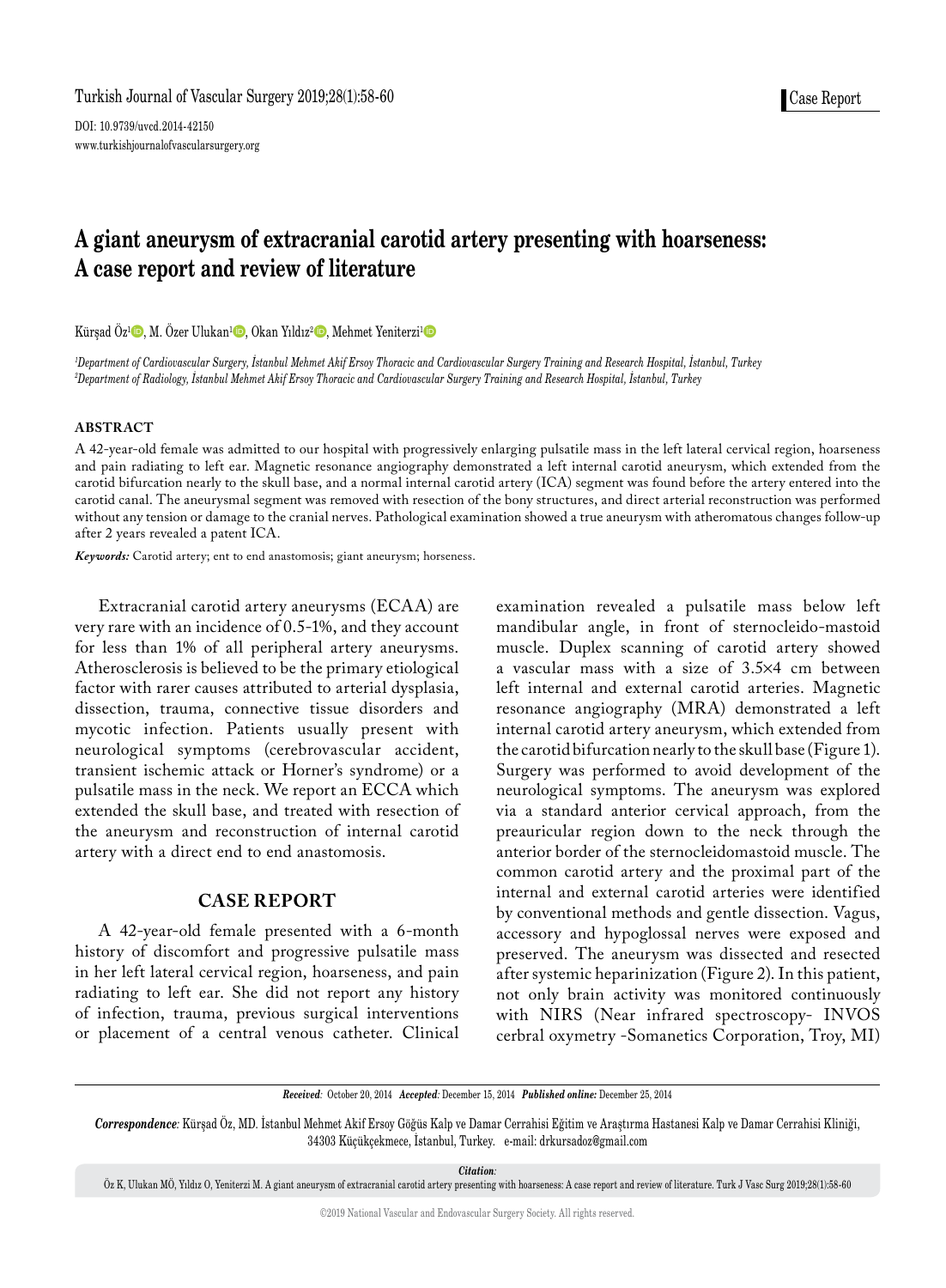

**Figure 1. (a)** Preoperative magnetic resonance angiography image, and **(b)** multislice contrast enhanced tomography of extracranial carotid artery aneurysm.

but also the systolic internal carotid back pressure was measured as 60 mmHg. Therefore, an arterial shunt was not required.

The continuity of the artery was restored without any tension, and a direct end-to-end anostomosis was done. Thus, clamping time was short. Postoperative recovery was uneventful. On the postoperative third day, the patient was discharged without any neurological complications or cranial nerve dysfunction. Pathological examination of the aneurysmal sac showed a true aneurysm with atheromatous changes (Figure 3). Follow-up after 2 years revealed a patent ICA.

# **DISCUSSION**

Since description initial carotid artery ligation for aneurysmal disease by Cooper in 1808,<sup>[1]</sup> current surgical modalities include resection with end-to-end anastomosis if feasible, replacement or intrapositional grafting using either autologous vein graft or synthetic grafts, and patch angioplasty.[2] In our case, we performed aneurysm resection and end-to-end anastomosis. The differential diagnosis must include carotid body tumor, enlarged lymph nodes, neck tumors, pseudoaneurysm of carotid artery, and a redundant or kinked carotid artery. Diagnosis of a non-pulsatile thrombosed aneurysm might be difficult.[3] Hyperextension and rotation of the neck can cause compression of the internal carotid artery on the transverse processes of the cervical vertebrae, and formation of a pseudoaneurysm. In addition, pseudoaneurysm of carotid artery can occur after penetrating or blunt trauma and carotid endarterectomy. Formation of a pseudoaneurysm is rare after carotid endarterectomy, with a reported frequency of 0.3%.[4]

In many articles, primary ligation has been reported as the most appropriate option especially in ruptured cases. A stroke risk of 0.9% has been reported during conventional surgical treatment, but this risk is higher after primary ligation. However, cranial nerve damage has been reported in 44% of the cases.[4,5] Therefore, histological examination of the aneurysm wall shows not only fragmentation of the elastic lamina, but also marked thinning of the vessel wall. There was no evidence of infection or other specific pathologies, and this was considered diagnostic of an uncomplicated true aneurysm of the ECA.

In the large series,<sup>[5,6]</sup> surgical treatment of these aneurysms has been reported as a safe and effective method associated with major stroke or mortality



**Figure 2. (a)** Peroperative appearance of extracranial carotid artery aneurysm showing to its extend near the skull base), and **(b)** peroperative appearance of direct end to end anastomosis of internal carotid artery after resection of the aneurysm.



**Figure 3.** Histopathological appearance of the aneurysm sac. **(a)** Hematoxylin-Van Gieson stain shows fragmentation of the elastic lamina, and marked thinning of the vessel wall. **(b)** Macroscopic view of aneurysmatic sac's inner surface (right).